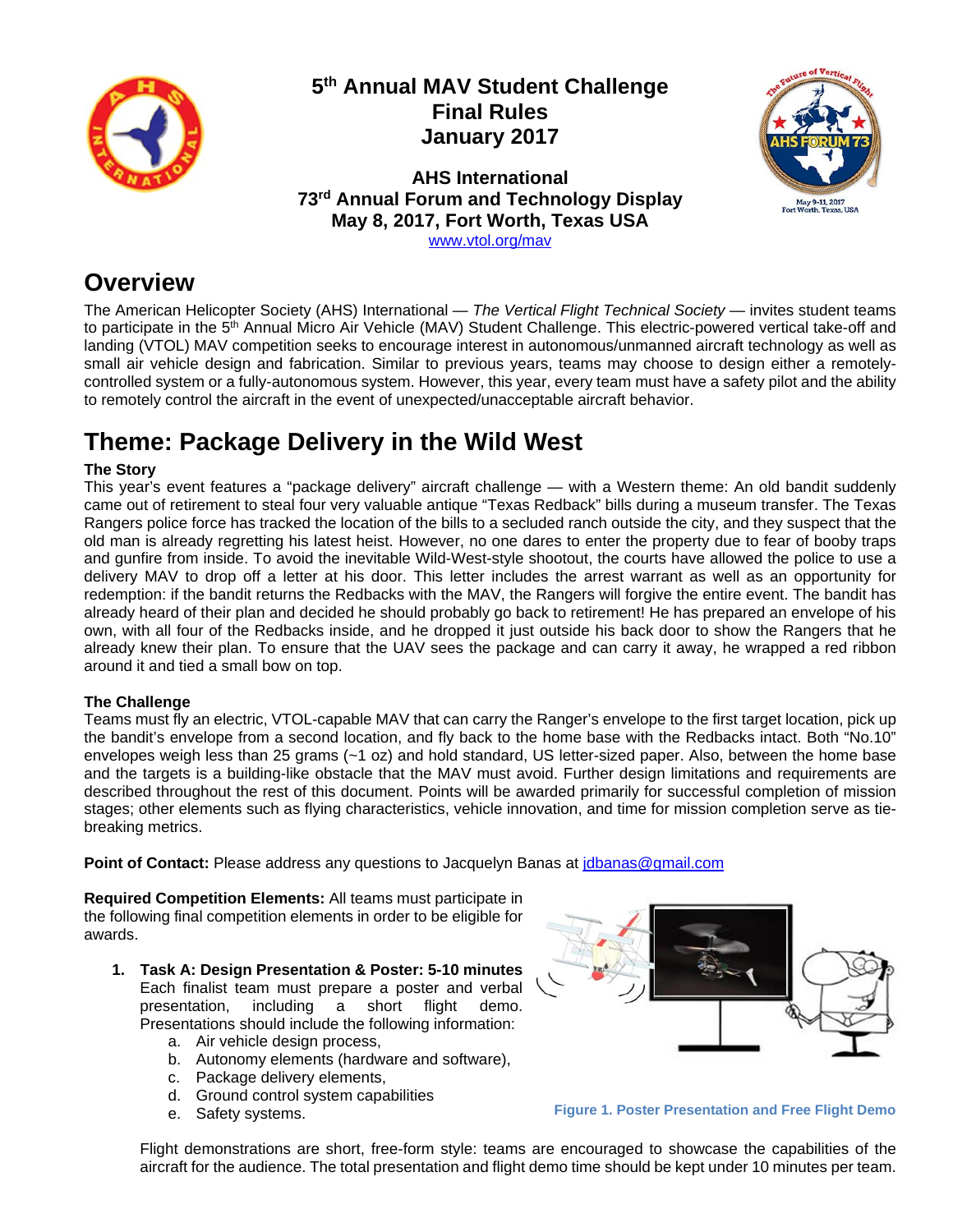**2. Task B: Indoor Package Delivery Mission: 10 min** As shown in Figure 2, the flight demo includes the following elements: steady-state hover, obstacle avoidance, visual recognition of the dropoff point, delivery of the first package, recognition of the pickup point, acquisition of the second package, and return to base (with the second package) in an efficient, wellcontrolled manner. Each team will have ten (10) minutes to attempt the mission.

Teams may conduct either a fully-autonomous mission or a remotely-piloted mission (manual flight) using an onboard vision system. For manual flight, teams will switch to camera-based flight after crossing a line-ofsight (LOS) boundary. All aircraft must remain within the Mission Boundary during flight, and each team must have a safety pilot ready to override the autonomous systems in case of unacceptable aircraft behavior.



**Figure 2. Task B - Target Search Mission**

**Awards** – The team with the highest score in each of the following groups will receive a cash award, as determined by the panel of judges. Entrants in all categories must be able to fly the mission without violating any of the competition rules.

- **Best Autonomous Target Search**
- **Best Remotely-Controlled Target Search**
- **Most Innovative Vehicle Design**

Several participant awards may also be awarded. As in past years, the total prize money this year will be based on the contributions received from various event sponsors, but will be not less than \$5,000 USD.

# **Who Can Apply**

### *Team Restrictions*

Competition is restricted to teams of full-time university and/or high-school students. At least one member of the team must be a current AHS Student Member at the time of entry. High-school teams are encouraged to find a university or industry mentor to help guide progress through various competition milestones. Teams must have at least one member registered for the AHS Forum. Teams may request discounts or waivers for AHS Forum registration fees to allow student participants in the competition. If there are more than two teams per university, the competition coordinators reserve the right to disallow participation to limit the number of teams.

### *Vehicle restrictions*

The competition is restricted to aircraft with the following properties: Configuration (each is a requirement):

- Vertical takeoff and landing (VTOL) as well as hover capability
- Any number of rotors/propellers
- Onboard flight-stabilization
- Onboard camera(s) needed for mission Multiple cameras are allowed.
- Standard communication (preferred 2.4 GHz)

Space, Weight, and Power (SWAP):

- Electric-powered vehicles only (no gas-powered vehicles)
- Weight < 500g (17.6 oz) including batteries (not including the delivery packages)
- Size <45 cm (17.7 inches) in any dimension

Safety:

- "Kill Switch": Dedicated hardware RC kill switch or remote-operation button command. Vehicle equipped to instantly cut power upon receiving "kill" command.
- All aircraft must include the capability to be flown remotely by a qualified safety pilot. This remotely-piloted mode must be able to override all autonomous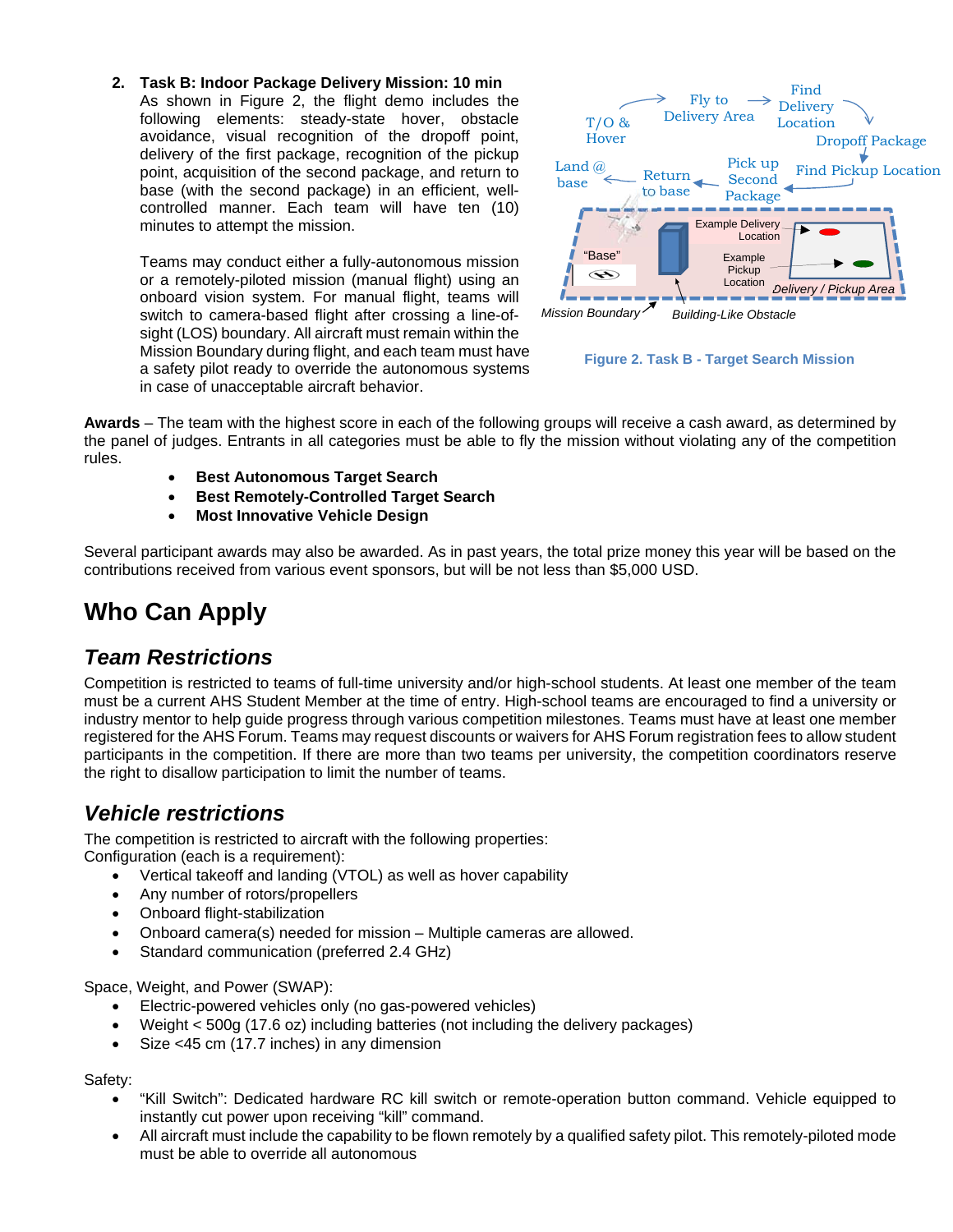### *Payload Description*

- 1. The "Delivery Package" (from the Texas Rangers) is a sealed, standard US letter-sized No. 10 envelope, similar to Item #394057 at Staples.com. It will contain some sheets of paper so that the total weight is between 20 and 25 grams. Slight modifications of the Delivery Package are allowed in order to carry it, and these methods are left to the discretion of the teams. Punctures, cuts, and other means that expose the inside of the envelope are not allowed.
- 2. The "Pickup Package" (from the bandit) is also a sealed envelope of the same kind, containing the Redback bank notes. Its total weight will also be between 20 and 25 grams. This envelope has a red ribbon tied around it twice, similar to the diagram in Figure 3. Teams may not modify this envelope before picking it up. The pickup location will include small plastic "guide posts" to help keep the package in place while causing minimal interference to aerial pick-up mechanisms. Assume that these guideposts, as illustrated in Figure 4, are relatively small (about 1-2" high, about 0.25" wide) and the same color as the pickup location area where they are located. They will be located near the midpoint of each side of the envelope, affixed to the pickup target diagram itself. Each team may adjust the guide post locations prior to the start of each MAV flight attempt.



**Figure 3. Pickup Package Diagram. Figure 4. Small Guide Posts.**



### *Obstacle Description*

The obstacle in this year's course is a 3-D structure, consisting of foam board sides and colored to resemble a skyscraper in Fort Worth. Dimensions are approximately 8-10 ft tall, 3-5ft wide, and 3-5ft deep. The location of the building is at a point starting on the Line of Sight (LOS) boundary, and it may be placed on an angle with respect to this LOS boundary. Exact positioning will be determined the day of the competition.

# **Selection and Competition Schedule**

The team applications will undergo a gated review process involving several steps. These stages are outlined here and described in further detail below the schedule diagram.

- 1. Gate 1: Paper submission, including a Team Information Form as well as an abstract about the intended design.
- 2. Gate 2: A video submission of aircraft capabilities and safety measures.
- 3. Gate 3: A demonstration of safety features and vehicle capabilities prior to the Final Demo.
- 4. Final competition at the AHS Forum.



**Figure 5. Schedule of Events and Selection Timeline**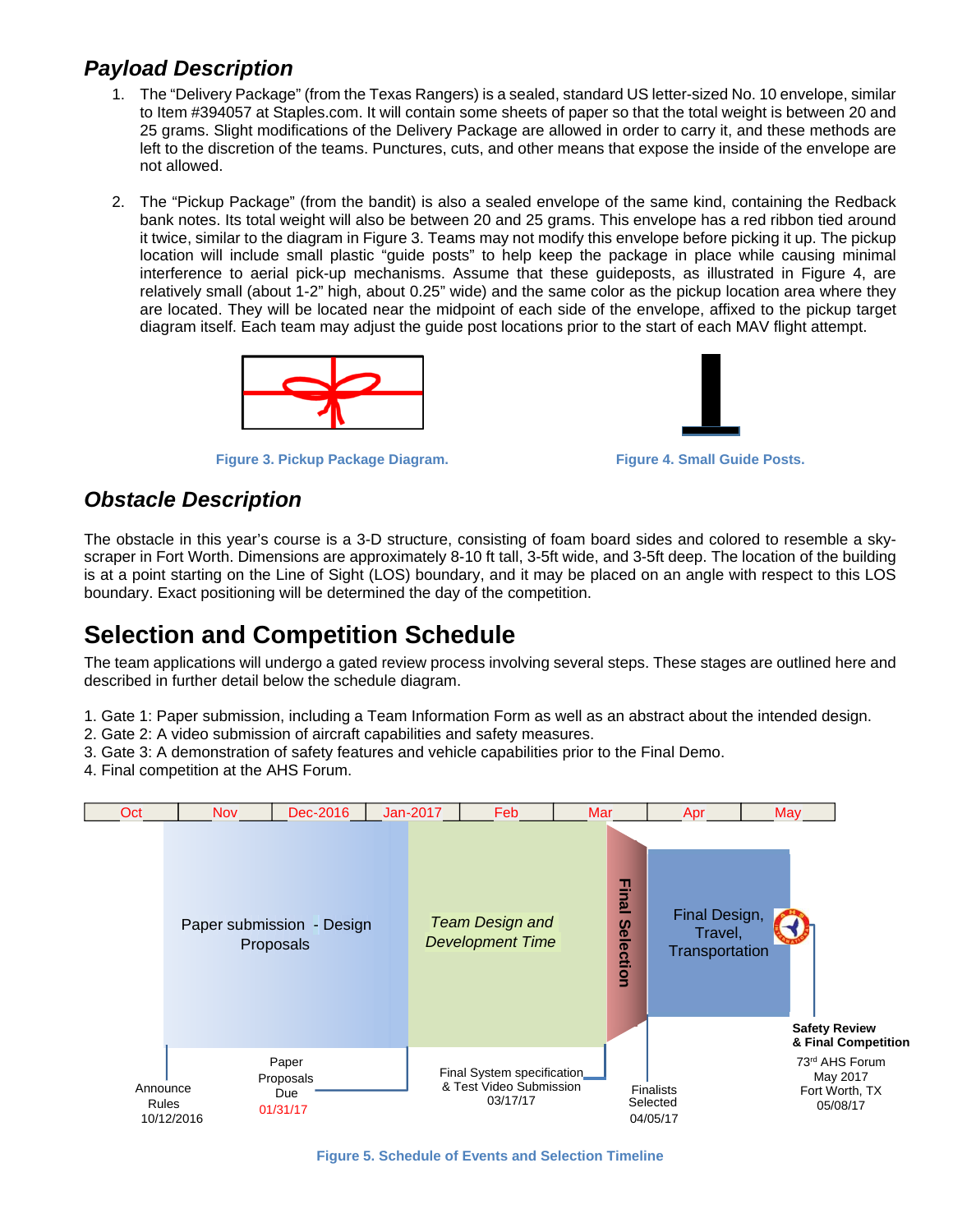## *Gate 1: Paper Submission (Due by January 31, 2017)*

Each participant team shall submit a completed **team information form** and an abstract with the following information:

- Team description, with key student and faculty members (1 page). Please include the major and year of each student team member. (For example: John Smith: Aerospace Engineering, 1<sup>st</sup> Year Masters Student).
- Vehicle specification and capabilities (1 page),
- Onboard-System & Remote-Operation development proposal (2 pages),
- Preliminary project schedule and plan to final demo (1 page).

This information will used to judge relative progress of the teams and develop a preliminary ranking of teams. Preliminary ranking results will not be disclosed but will be incorporated into final selection. Please send a completed team form along with your paper proposal to Jacquelyn Banas (jdbanas@gmail.com) by 5 p.m. (GMT-5) January 31, 2017, with subject "2017 AHS MAV competition."

## Gate 2: Video Evidence of Competition Readiness (Due by March 17, 2017)

- I. Each team shall submit a short system design document with the following information:
- Final vehicle & system configuration description (2 pages),
- Vehicle Autonomy and Remote operation capabilities, including target tracking results (2 pages),
- Package Delivery and Pickup System description,
- Gaps to address before final demo (1 page).
- II. Additionally, teams will **submit a video** showing the current flight capabilities of the aircraft. The following items must be included in the video for all teams:
	- Measurement of the vehicle dimensions and weight,
	- Stable hover capability
	- Ability of the vehicle to fly a simple course
	- Target recognition capability using the on-board camera system
	- Obstacle avoidance using only onboard systems
	- Preliminary proof of a package dropoff & pickup capability

Teams entering the remotely-operated category:

- Clearly show the vehicle operating through the transition to a remote operator, as it crosses the LOS boundary.
- Show that the aircraft can be flown using only onboard cameras as visual cues, for a stable hover as well as for the obstacle avoidance and delivery/pickup portions of the flight.

Teams entering the autonomous category:

- Ensure that the video is recorded while the autonomous mode is active, where possible. Verbally indicate when the vehicle is being flown remotely.
- Clearly show the real-time ground-station or recorded target-feedback information relevant to the delivery/pickup site recognition and obstacle avoidance.
- Demonstrate a takeover of the safety pilot, showing the transition from autonomous to remotely-controlled flight.

These results should be included in the paper submission as well for Gate 2.

## *Finalists Teams Selection (Announced by Friday, April 5, 2017)*

Finalist teams will be selected using the Gate 1 and Gate 2 submissions in conjunction with the following criteria:

- Prior experience.
- Aircraft design diversity,
- Proof of vehicle readiness,
- Vehicle weight/size and constraints, and
- Plan realism.

The panel will select (approximately) **six finalist teams** on April 5th for participation in the AHS Forum competition.

# **Final Competition**

The final competition will take place in conjunction with the 73<sup>rd</sup> AHS International Annual Forum & Technology Display in Fort Worth, Texas. The Task A presentations and Task B flight demonstrations will be held on Monday, May 8, 2017starting at 4 pm local time at the Fort Worth Convention Center. Prior to this final flight demonstration, teams are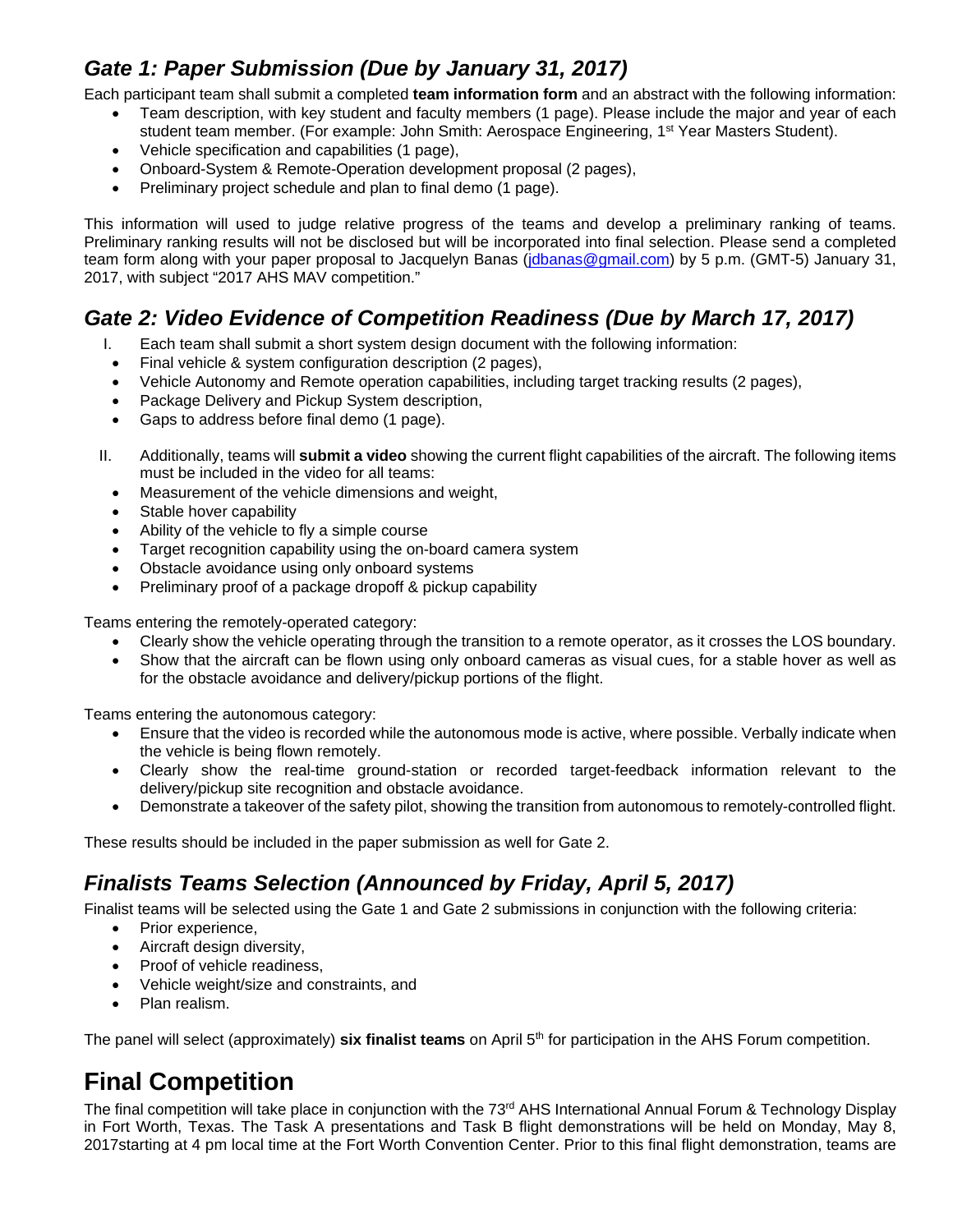required to arrive early to conduct safety checks of their vehicles. Please see the Ratings Structures section below for further details.

During the final competition, the teams will conduct Task A and Task B discussed earlier, in two separate categories: fully-autonomous aircraft will be scored against each other, separate from the manually-controlled vehicles. Teams will be rated according to the following metrics by an independent panel of judges from industry and academia.

Note: Additional personal or industry aircraft may fly the course after the competition for demonstration purposes, but these will not be eligible for an award. All aircraft must be registered with the competition coordinator and cleared through a safety review prior to flight on the course.

#### **Ratings Structures**

#### *Safety Review – Quick Safety Checks Prior to the Competition*

Finalist teams are required to arrive in advance of the 4pm event time (no earlier than 3pm) for an informal safety check with the judges. The purpose of this check is to ensure that all "kill" switch systems are properly designed and transfers from autonomous to manual operation are possible, in the event of unexpected aircraft behavior. Teams may be asked to demonstrate short flights as part of this demonstration. Judges will contact finalist teams prior to the competition date to schedule each team's safety check.

#### *Task A – Design Presentation and Flight Demo*

For Task A (Poster Presentation and Free-flight Demo) the metrics are provided in table below. The rating IDs A1-A5 will be combined in a specific weighted formula (to be disclosed in the Final Rules) in order to construct an overall score. Teams without functioning aircraft may be allowed to present their intended designs during the presentation portion of the competition, if time allows. Please contact the competition coordinator to request this.

| Task A                | <b>Design and Innovation Metrics</b>                                                                              | <b>Rating ID</b><br>$(0-5)$ |
|-----------------------|-------------------------------------------------------------------------------------------------------------------|-----------------------------|
| Originality           | Not off-the-shelf, involves innovative engineering, solved<br>challenging integration issues, unique capabilities | A1                          |
| Flight<br>Performance | physical design, stabilization approach, aerodynamics and<br>flight-stability, agility                            | A2                          |
| System<br>Engineering | sensor-integration, remote pilot & GCS capabilities;<br>antenna/wiring/sensor installation, craftsmanship.        | A <sub>3</sub>              |
| Maturity              | Ruggedness, Field readiness, completeness of design,<br>autonomy-readiness, potential for sensors.                | A <sub>4</sub>              |
| Teamwork              | Inter-disciplinary teams, team "intangibles," leadership<br>shown.                                                | A <sub>5</sub>              |

#### *Task B – Wild West Package Delivery Mission*

As discussed earlier, Task B is essentially a package delivery mission, with a single, building-like obstacle to avoid between the home base and the dropoff/pickup area. Aircraft must use only local information (onboard sensors and programming) to navigate the course and recognize areas of interest. The aircraft may offload some of the processing to the ground station if necessary, but teams are encouraged to include as much processing as possible in the onboard system. All vehicles must navigate through the air to find and pick up/drop off packages. Landings during the mission are allowed only for the purposes of dropping off and picking up packages as well as departing from/returning to the home base.

Points will be awarded for successful completion of each stage of the mission, as outlined below. These points represent maximum award points, and reduced numbers may be awarded based on partial completion—at the discretion of the judges. An additional qualitative assessment similar to the one used in previous years will be conducted for each mission phase, but this will only be used for tie-breaking purposes.

Teams will have a maximum of 10 minutes for flight attempts. More than one attempt at completing the mission is possible within that time, and the team's intent to start a second attempt should be clearly announced. Each attempt must start from the home base and include all the mission elements, in order. Each flight will be separately scored by the judges.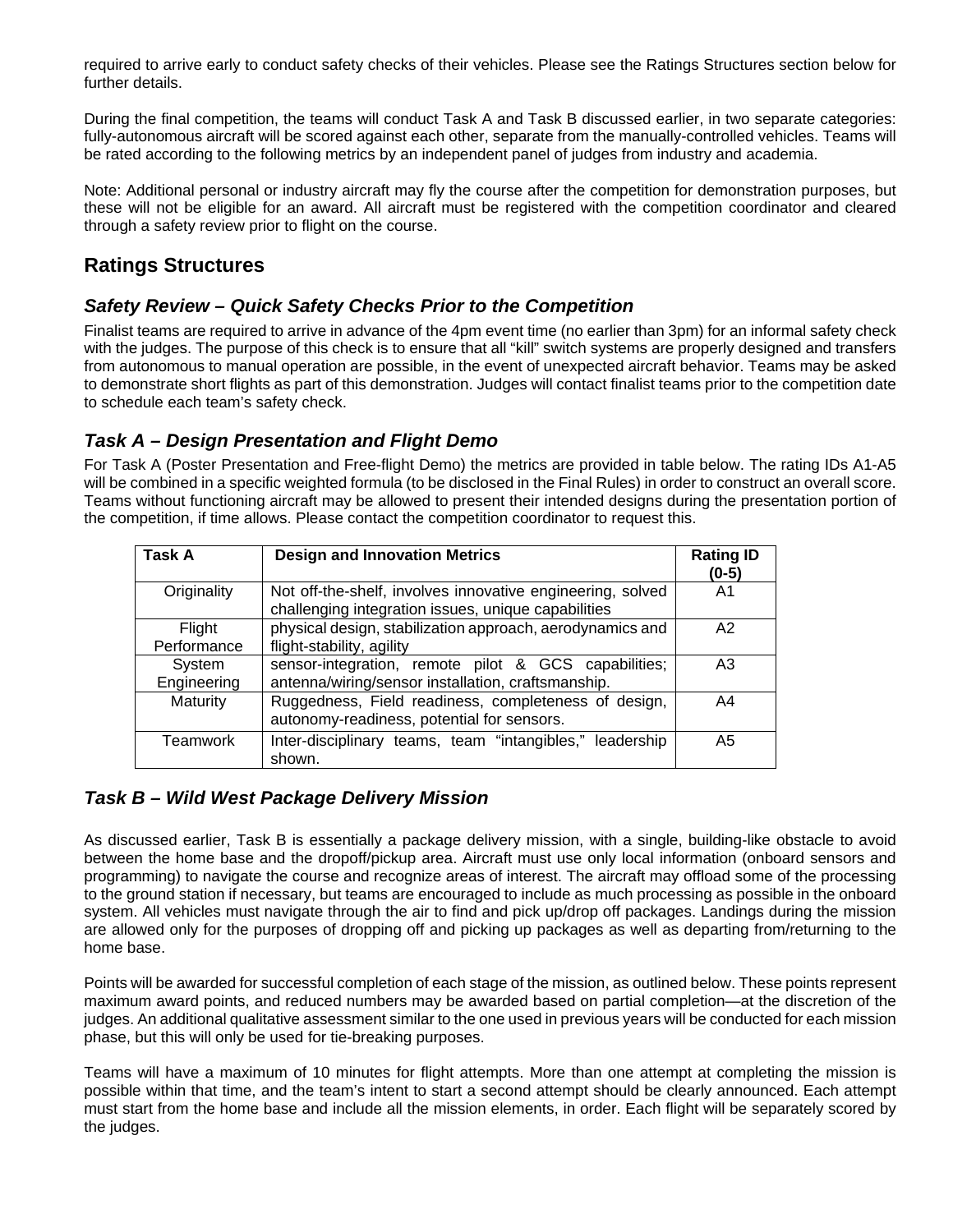Each team will be handed a standard "Delivery package" envelope at the competition, with a weight between 15 g and 25 g. Before starting the aircraft (and before starting the 10 minutes time), a team member will attach the envelope to the aircraft.

With the delivery package attached, each MAV is expected to conduct the following mission, in this order:

- 1. Liftoff and hover above the home base, at a height of 2 m (6.6 ft) above ground level (AGL). **(1 point)**
- 2. Takeoff and fly towards the delivery area, avoiding the obstacle. **(1 point)**
- 3. Recognize the "Delivery" location, and hover above it at 1-2 meters (3.3-6.6 ft) for 5 seconds. **(2 point)** Teams should verbally announce when the aircraft has recognized the delivery location, and judges will confirm that the ground station shows this result.
- 4. Drop the package on the "Delivery" location. The envelope must land within 1.5 meters (5 ft) of the center of the "Delivery" area. Aircraft may land to drop off the package. **(2 points)** Note: No points will be awarded for this part if the aircraft takes off with the package after landing.
- 5. Recognize the "Pickup" location, and hover above it at 1-2 meters (3.3-6.6 ft) for 5 seconds. **(2 point)** Teams should again verbally announce when the aircraft has recognized the "Pickup" location, and judges will confirm that the ground station shows this result.
- 6. Pick up the envelope at the "Pickup" location. Aircraft may land to pick up the package. **(3 points)** Note: The aircraft must still have the package when it flies away to keep all points.
- 7. Return to base, avoiding any obstacles. **(1 point)**
- 8. Perform a stable hover over the home base at 2 m (6.6 ft) AGL for at least 5 seconds. **(1 point)**
- 9. Perform a controlled landing on the home base with the package. **(2 points if the package is returned, 1 point if not.)**

Figure 6 shows the details of the competition area. The "Line of Sight" (LOS) boundary is the threshold beyond which an operator located near the base switches to onboard-camera-based control, as the vehicle moves into the right. The home base and mission boundary markings will remain the same as the 2015 designs, and the "Delivery" area will use the previous "target" design. An additional design is added for the "Pickup" location. Note that the Pickup Package will be located near the center of the Pickup Area and may obscure the image.

Details for each are depicted in Figure 7, Figure 8, Figure 9, and Figure 10, respectively. For autonomous operation, these "images" can be used by video-processing algorithms for target and home-base search and hover-hold operations. Although the delivery/pickups location area is roughly known, the exact location of each area of interest is unknown and may change from team to team.

Under no circumstance shall a vehicle overshoot the mission boundary by more than 1 m (3 ft). Vehicle altitude is **strictly limited** to 4.5 m (15 ft) AGL. Note that the overall dimensions in the diagram below are approximate and are subject to change based on space availability at the Forum location.



**Figure 6: Approximate Layout of the Competition and Areas of Interest.**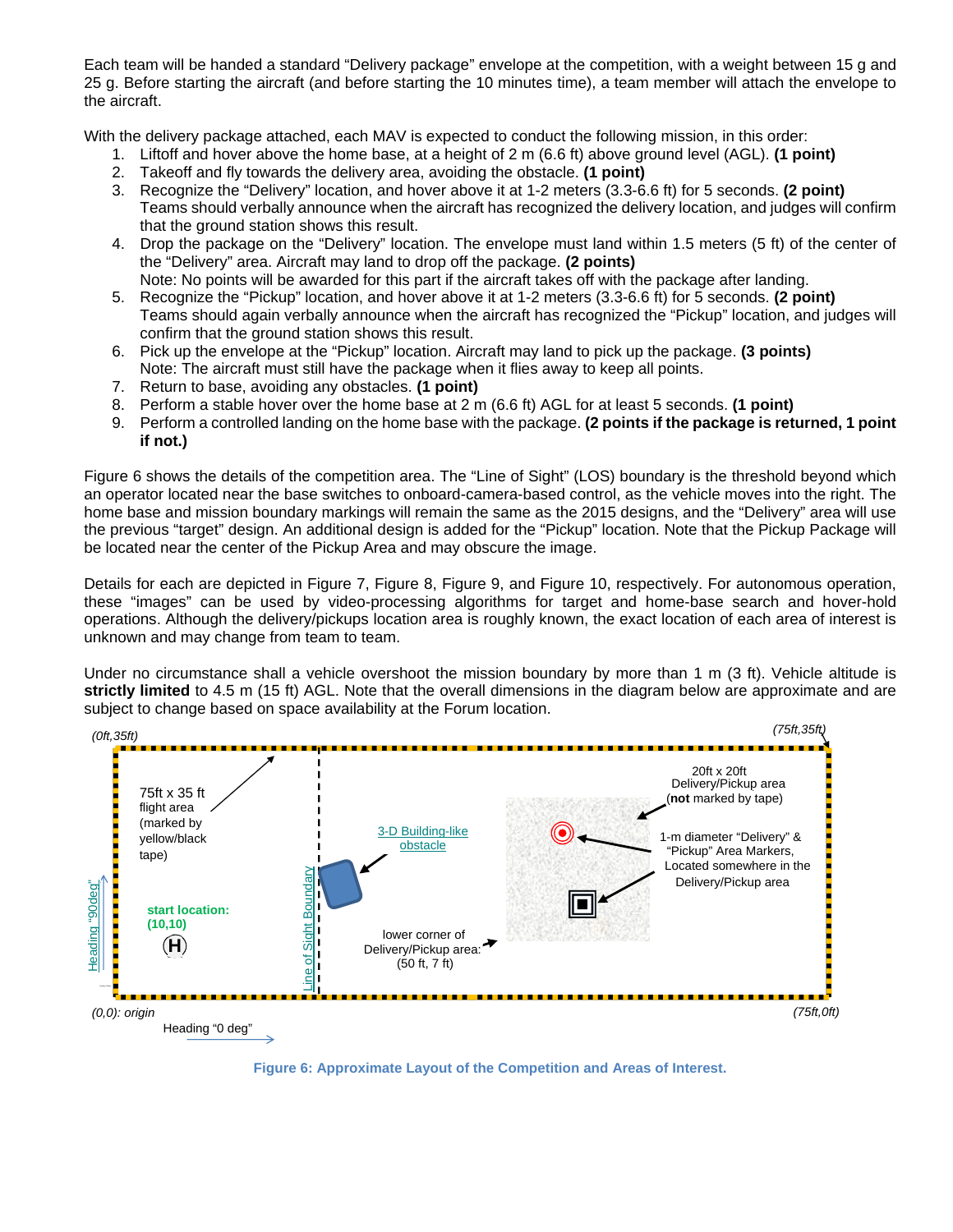







**Figure 7: Floor-Attached Home Base (1m diameter)**  **Marker (1m diameter)**

**Figure 9: "Pickup" Area Marker (1m length square)**

**Figure 10. Mission Boundary Marking Tape**

For Task B, an additional qualitative assessment of the vehicle will be recorded for tie-breaking purposes. The panel of judges will use the following criteria (rating ID Q1-Q7) during each of the mission phases to rate the vehicle. All teams are encouraged to use the following criteria to guide their design.

| Task B/<br><b>Mission Phase</b>        | <b>Qualitative Criteria</b>                                                                                                                                                                                                                    | <b>Rating ID</b><br>$(0-5)$ |
|----------------------------------------|------------------------------------------------------------------------------------------------------------------------------------------------------------------------------------------------------------------------------------------------|-----------------------------|
| Take off &<br>Hover                    | 2 m (6 ft) hover height above base.<br>Metrics: Time to stable hover & Hover stability.                                                                                                                                                        | Q1                          |
| En Route to<br>Delivery/Pickup<br>Area | Transition to this phase with clearly-announced user signal.<br>Metrics: Qualitative smoothness of transitions and Time to<br>reach delivery area.                                                                                             | Q2                          |
| Obstacle<br>Avoidance                  | Avoid obstacles between the home base and the target<br>search area.<br>Metrics: Successful avoidance, Smoothness of flight around<br>obstacles.                                                                                               | Q <sub>3</sub>              |
| <b>Target Search</b>                   | Remote operator or Autonomous system will use only<br>onboard camera to find each target.<br>Metrics: Time to find target, Operator involvement                                                                                                | Q4                          |
| Target<br>Acquisition                  | Establish a stable hover for at least 5 seconds over each<br>delivery/pickup location target. Smoothly transition between<br>searching, hover, and dropoff/pickup.<br>Metrics: Lateral target tracking error, Stable roll/pitch<br>performance | Q <sub>5</sub>              |
| En Route Return<br>to Base             | Transition to this phase with user signal. Remote operator<br>can use LOS. "Base" can use homing beacons for<br>autonomous RTB.<br>Metrics: Qualitative smoothness of transitions, Time to<br>acquire stable hover over base                   | Q6                          |
| Hover and<br>Landing                   | Acquire stable hover 2 m (6 ft) above base before landing.<br>Metrics: Hover and landing performance, distance from<br>center.                                                                                                                 | Q7                          |

The disqualification rating will be given in case the vehicle violates the vehicle and demonstration limits. The following criteria will disqualify a team during final competition and nullify all mission points for the team.

| <b>Disqualification Criteria</b>                                                                                                               | <b>DQ Number</b> |
|------------------------------------------------------------------------------------------------------------------------------------------------|------------------|
| Vehicle weight or size outside of stipulated limits.                                                                                           | DQ1              |
| Flight above 4.5 m (15 ft) AGL                                                                                                                 | DQ <sub>2</sub>  |
| Damage of either package.                                                                                                                      | DQ3              |
| Overshooting the mission boundary by $>1$ m (3 ft).                                                                                            | DQ4              |
| Failure for the Remote Operator to:<br>Use only the onboard camera to stay within bounds.<br>Switch to onboard camera beyond the LOS boundary. | DQ5              |

The ratings A1-A5 and points from the mission will be combined in a specific weighted formula to decide the three prize winners for the AHS competition. Ties will be determined using criteria Q1-Q7. Runners-up will receive participation awards. All prize awards are subject to availability of competition sponsors and award funds.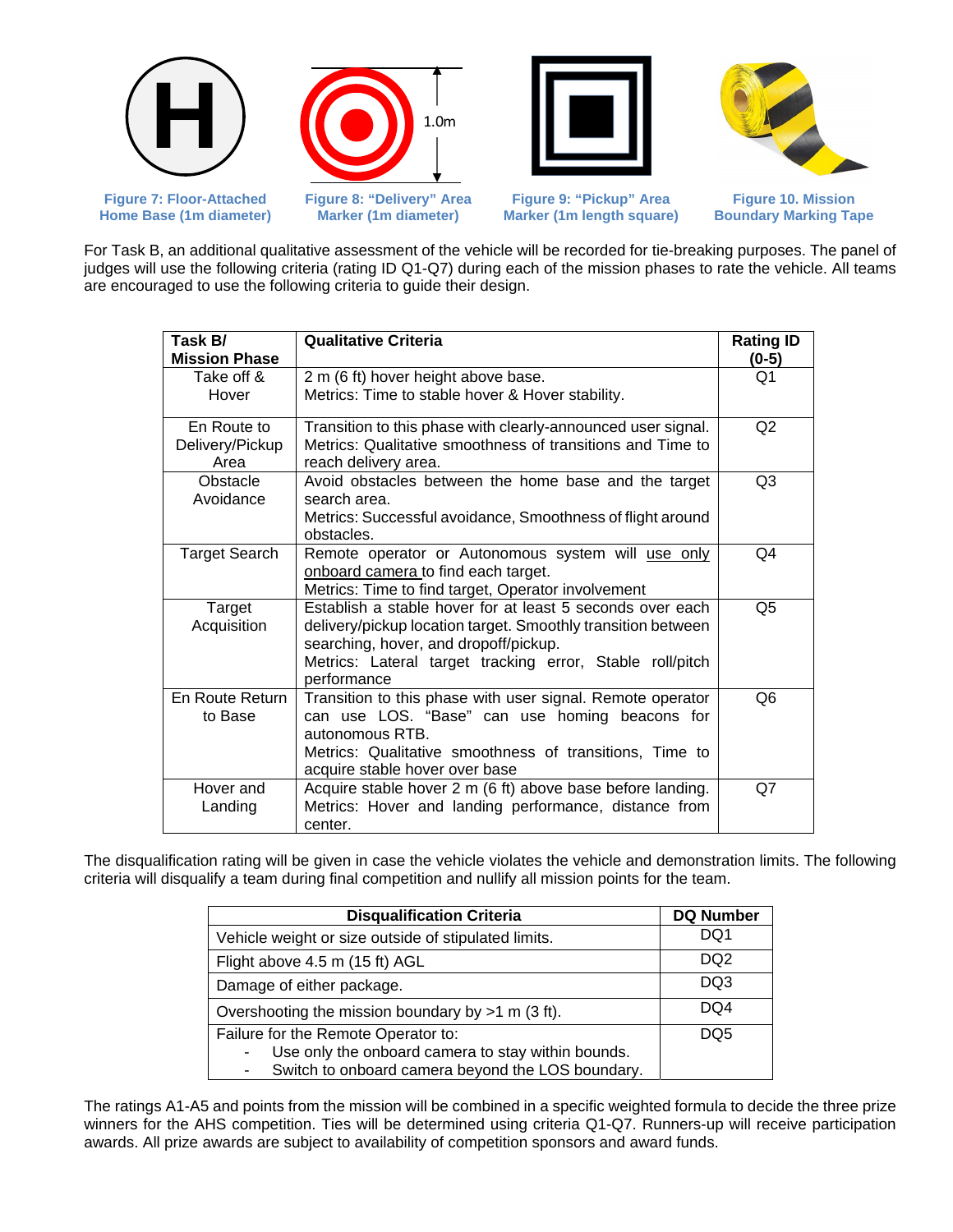## *Expenses and Support*

AHS will not provide any travel or accommodation support for finalist teams, or pay or reimburse any other expenses. Teams are responsible to raise funds for travel, accommodation, equipment transportation, and storage, if necessary. It is recommended that three team members attend the final demonstration in order to provide necessary support and safety operations. AHS may be able to consider a waiver or discount for AHS Forum registration fees for student participants. Please ask your advisers about signing up as a volunteer for the Forum, and contact the event organizer if additional support is needed.

AHS will provide onsite storage, power supplies and desk space for equipment checks and repair. Teams wishing to use projectors/digital media or require other equipment for the Task A presentation should contact the organizers prior to the event. Projectors and presentation screens may not be available for the competition.

### *Disclaimers*

AHS assumes no responsibility for any actions caused by any participants of the MAV Student Challenge. These rules are subject to changes. Final rules and updates will be published at www.vtol.org/mav and will be provided to all registered entrants.

Participation in the completion explicitly gives permission to AHS International to use photographic, video, documentation or other records of the competition for educational and promotional purposes.